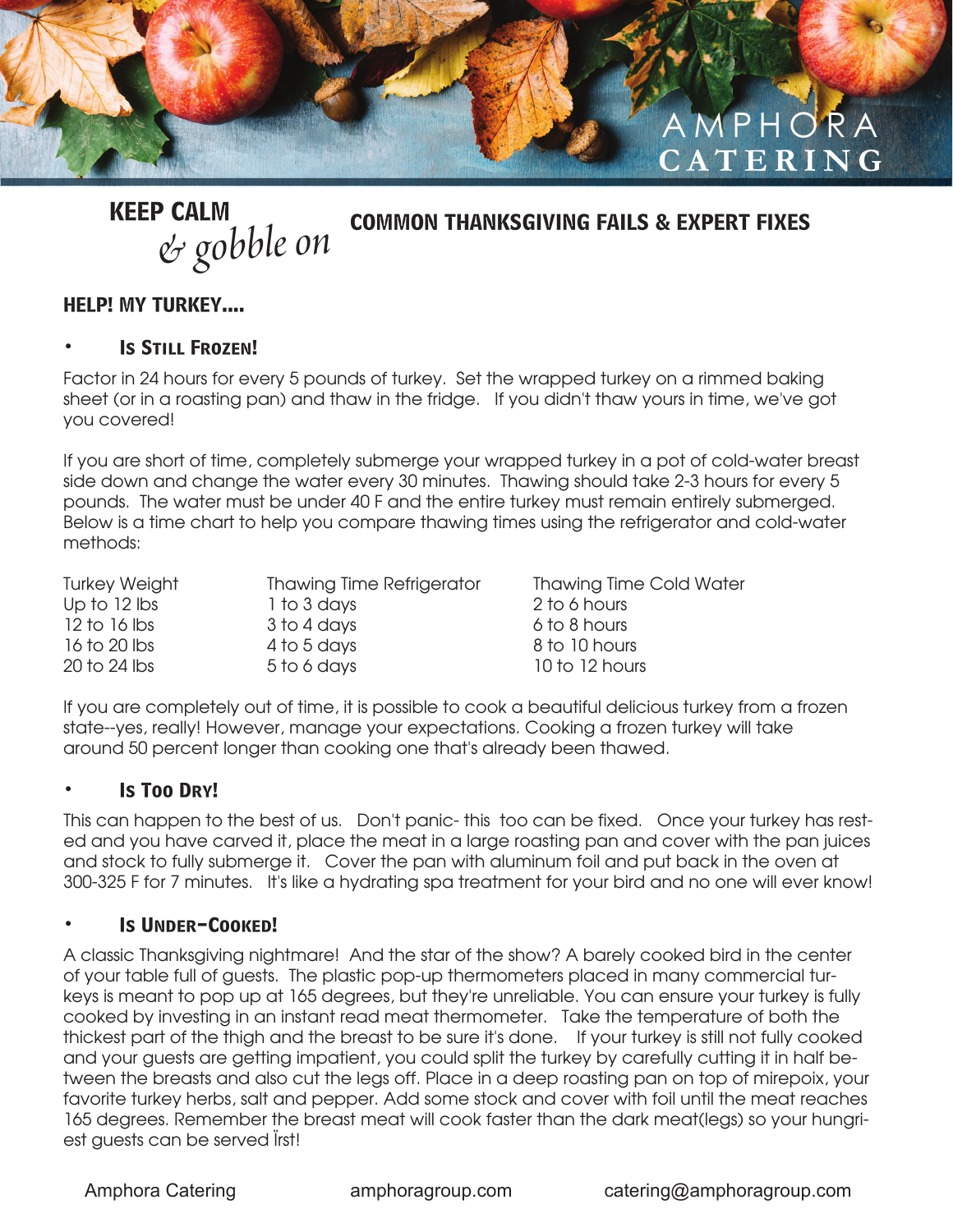# AMPHORA **CATERING**

#### **HELP! MY GRAVY...**

#### **• Is Too Lumpy!**

When it comes to gravy, smoother is always better. Lumps are formed when the thickener (usually flour) incorporates unevenly with the fat. To prevent this, simply mix the flour with butter to make a roux before adding the broth or drippings. If lumps have already formed, simply pour it through a fine mesh strainer and the lumps will get caught in the mesh. If needed, add a little extra stock to adjust your consistency to the desired texture.

#### **• Is Too Thin!**

Thickening your gravy is simple. A simple roux (mixture of flour and water), cornstarch or agar flakes, commonly found in internaitonal markets, are all tried and tested problem solvers!

#### **• Has No Flavor!**

The secrets to flavorful gravy are pan drippings and salt. You can rescue less-than-stellar gravy with this simple trick. First, spoon out a cup of drippings out of your roasting pan & let separate. Drain the excess fat from the top and heat the pan drippings on the stove. Pour in your gravy and whisk continually. Use cornstarch or agar flakes to thicken and smooth. Add salt and pepper to taste.

#### **HELP! MY STUFFING...**

#### **• Is Too Dry!**

Melt 2 tablespoons of butter in a cup of chicken or turkey stock, or better yet some of your pan drippings, add salt & pepper to taste, then pour over your dry stuffing. Mix well, then cover dish with foil and place back in oven for 5 minutes or until warm and steamy.

#### **• Is Soggy!**

Correcting this is a breeze. Line a baking sheet with parchment paper and spread your stuffing out evenly. Place in oven at 325 F & cook in 5 minute increments until it has reached the desired texture.

#### **HELP! MY MASHED POTATOES...**

#### **• Are Gluey!**

We recommend using Yukon Gold or Russet potatoes to avoid this however this can also happen when mashed potatoes are whipped or mashed too much. How to solve? Just add a 1/2 cup of your favorite shredded cheese (gouda or cheddar are our favorites), some butter, chopped chives and a splash of milk. Place in a glass baking dish or even muffin pans for a fun twist and top with extra cheese. Cover loosely and bake until potatoes are golden brown.